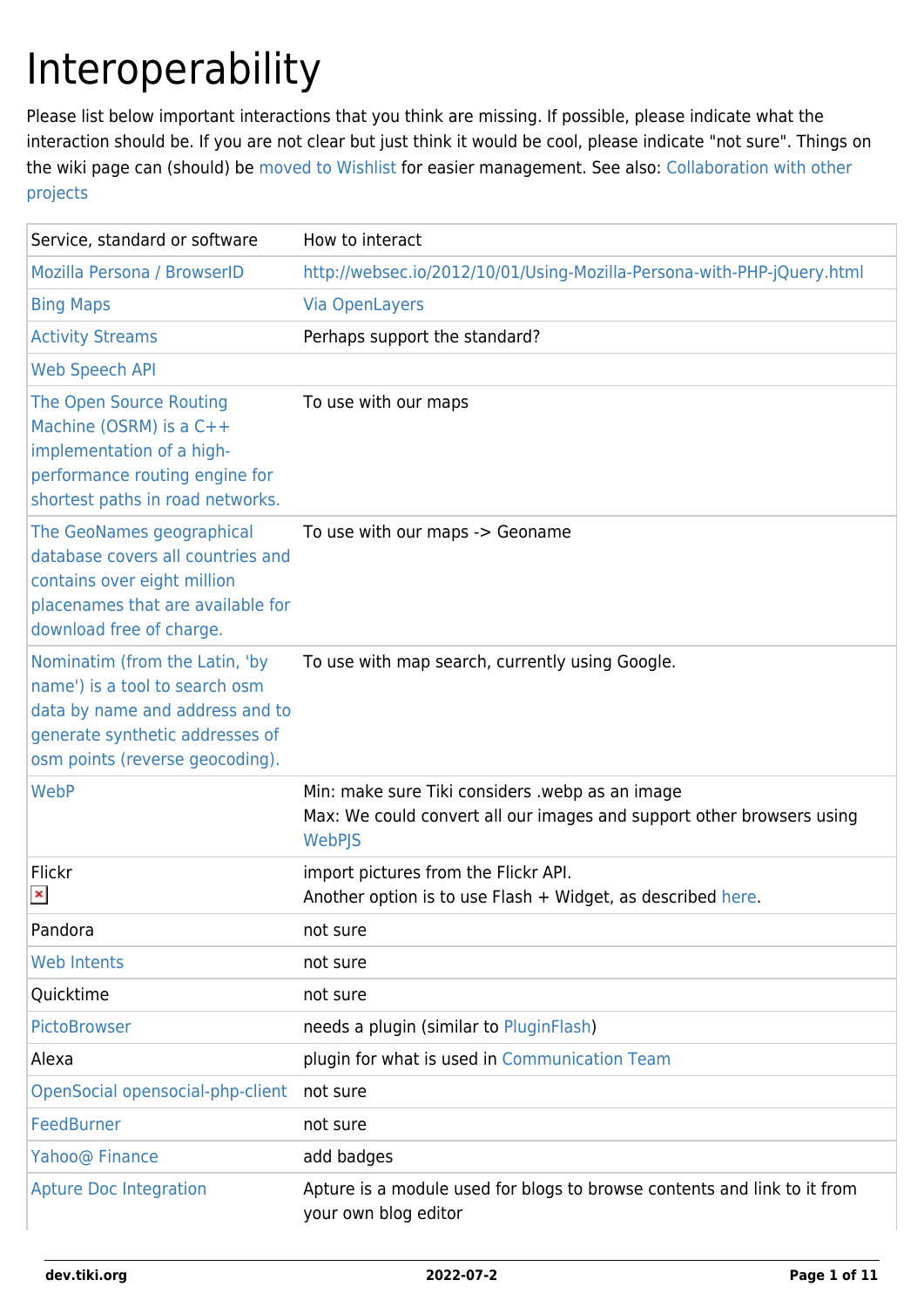| <b>WikiPing</b>                                                                                                    | not sure                           |
|--------------------------------------------------------------------------------------------------------------------|------------------------------------|
| <b>Open Data Definition</b>                                                                                        | distributed social networking      |
| <b>Creative Commons</b>                                                                                            | Various tools related to Copyright |
| SVG Web                                                                                                            | to be discussed                    |
| <b>SIOC (Semantically-Interlinked)</b><br><b>Online Communities)</b>                                               | to be discussed                    |
| <b>APML Attention Profiling Markup</b><br>Language                                                                 | to be discussed                    |
| <b>CMIS</b>                                                                                                        | to be discussed                    |
| <b>Disqus</b>                                                                                                      | As an alternative to Tiki Comments |
|                                                                                                                    |                                    |
| Hypothes. is will be a distributed,<br>open-source platform for the<br>collaborative evaluation of<br>information. | http://openannotation.org/         |
| http://www.dataprotocols.org/                                                                                      |                                    |

## Wishes Open

|           |                                                                                     | <b>Rating Subject</b>                                         | <b>Submitted</b><br>by | <b>Importance</b> | <b>Easy</b><br>to<br>solve? |   | <b>Priority Category</b> | <b>Volunteered</b><br>to solve | <b>Created</b> | <b>LastModif</b>      | <b>Comments</b>              |
|-----------|-------------------------------------------------------------------------------------|---------------------------------------------------------------|------------------------|-------------------|-----------------------------|---|--------------------------|--------------------------------|----------------|-----------------------|------------------------------|
| $\bullet$ | ***<br>计女女<br>***<br>计女女<br>***<br>计女女<br>***<br>***<br>***<br>计女女<br>$(2)$ $\odot$ | Offline Tiki:<br>add a way to<br>save/view<br>content offline | edjusted               | 3                 | 3                           | 9 | • Feature<br>request     |                                | 2007-11-26     | 2018-10-05            | 12<br>david@ndu-30<br>Jul 20 |
| $\bullet$ | ***<br>***<br>***<br>计女女<br>***<br>计女女<br>***<br>计女女<br>***<br>计女女<br>$(0)$ $\odot$ | <b>Adding NTLM</b><br>authentication<br>support               | IP                     | 3                 | 3                           | 9 | • Feature<br>request     |                                |                | 2010-05-21 2014-08-12 | 0                            |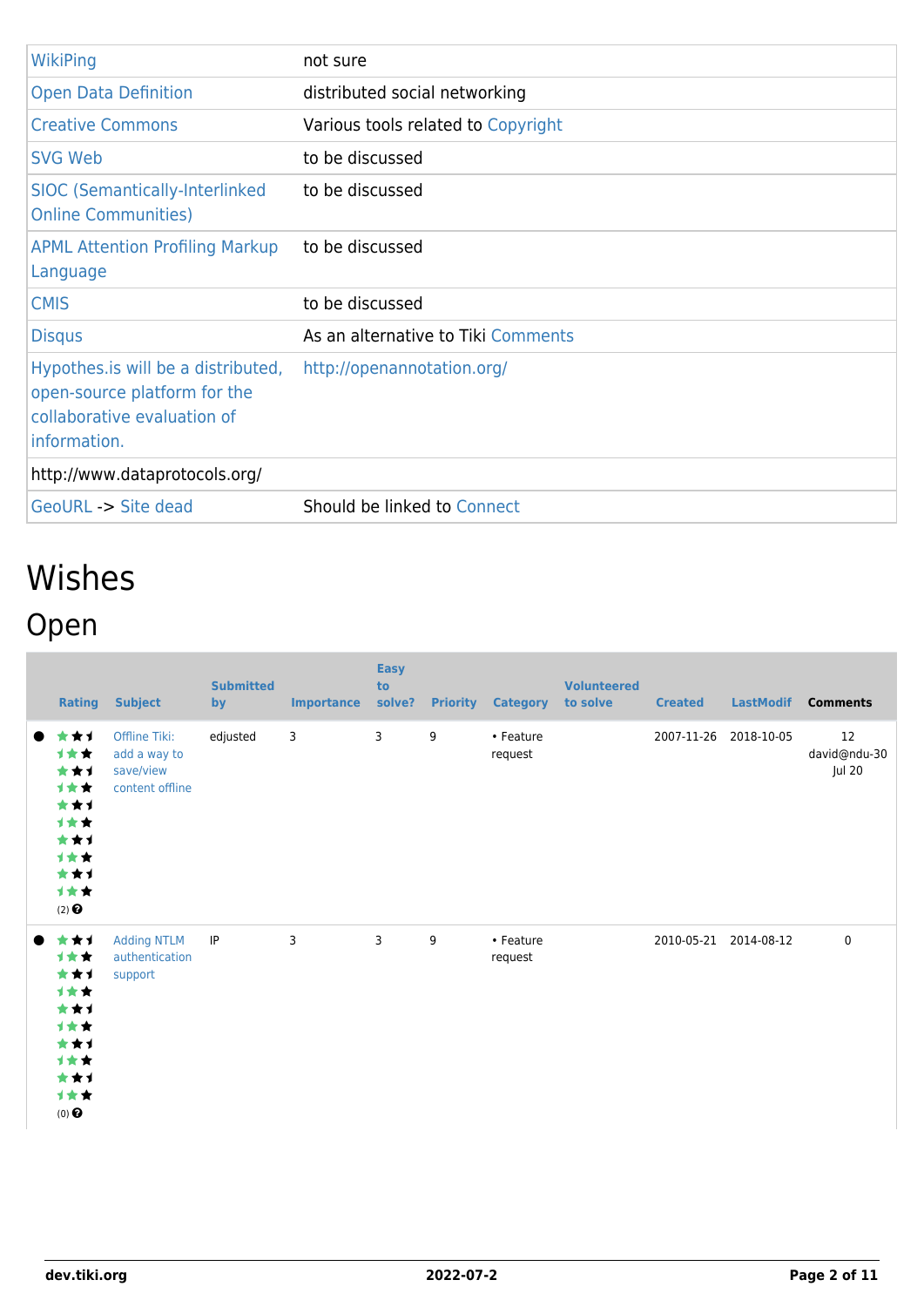| <b>Rating</b>                                                                                 | <b>Subject</b>                                                                    | <b>Submitted</b><br>by | <b>Importance</b> | <b>Easy</b><br>to<br>solve? | <b>Priority</b> | <b>Category</b>      | <b>Volunteered</b><br>to solve | <b>Created</b> | <b>LastModif</b>      | <b>Comments</b>                         |
|-----------------------------------------------------------------------------------------------|-----------------------------------------------------------------------------------|------------------------|-------------------|-----------------------------|-----------------|----------------------|--------------------------------|----------------|-----------------------|-----------------------------------------|
| ***<br>计女女<br>***<br>计女女<br>***<br>计女女<br>***<br>计女女<br>***<br>计女女<br>$(2)$ $\odot$           | Add SQL/DB<br><b>Link Tracker</b><br>field type                                   | Dimitrios<br>Tanis     | 9                 | $7\overline{ }$             | 63              | • Feature<br>request |                                | 2014-01-30     | 2014-01-30            | $\overline{2}$<br>panamaus-12<br>Jan 16 |
| ***<br>计女女<br>***<br>计女女<br>***<br>计女女<br>***<br>计女女<br>***<br>计女女<br>$(0)$ $\odot$           | Theme and<br><b>Tools for</b><br>MediaWiki<br>migration                           | Christophe             | 8                 |                             | 40              | • Feature<br>request |                                | 2010-07-09     | 2011-10-03            | $\pmb{0}$                               |
| ***<br>计女女<br>***<br>计女女<br>***<br>计女女<br>***<br>计女女<br>***<br>计女女<br>$(1)$<br>$\pmb{\Theta}$ | Add status<br>update and<br>support the<br>open<br>microblogging<br>specification | Marc<br>Laporte        | $\overline{7}$    |                             | 35              | • Feature<br>request |                                |                | 2009-01-12 2009-04-12 | $\pmb{0}$                               |
| ● ★★1<br>计女女<br>***<br>计女女<br>***<br>计女女<br>***<br>计女女<br>***<br>计女女<br>$(0)$ $\odot$         | Add support<br>for all relevant  Laporte<br>microformats                          | Marc                   | 5                 | 5                           | 25              | • Feature<br>request |                                |                | 2008-02-28 2013-10-28 | 0                                       |
| ***<br>计女女<br>***<br>计女女<br>***<br>计女女<br>***<br>计女女<br>***<br>计女女<br>$(0)$ $\odot$           | TikiWiki 2.0:<br><b>Remove Pages</b><br>by Username                               | nikhilodeon            |                   |                             | 25              | • Feature<br>request |                                |                | 2008-12-05 2008-12-05 | 0                                       |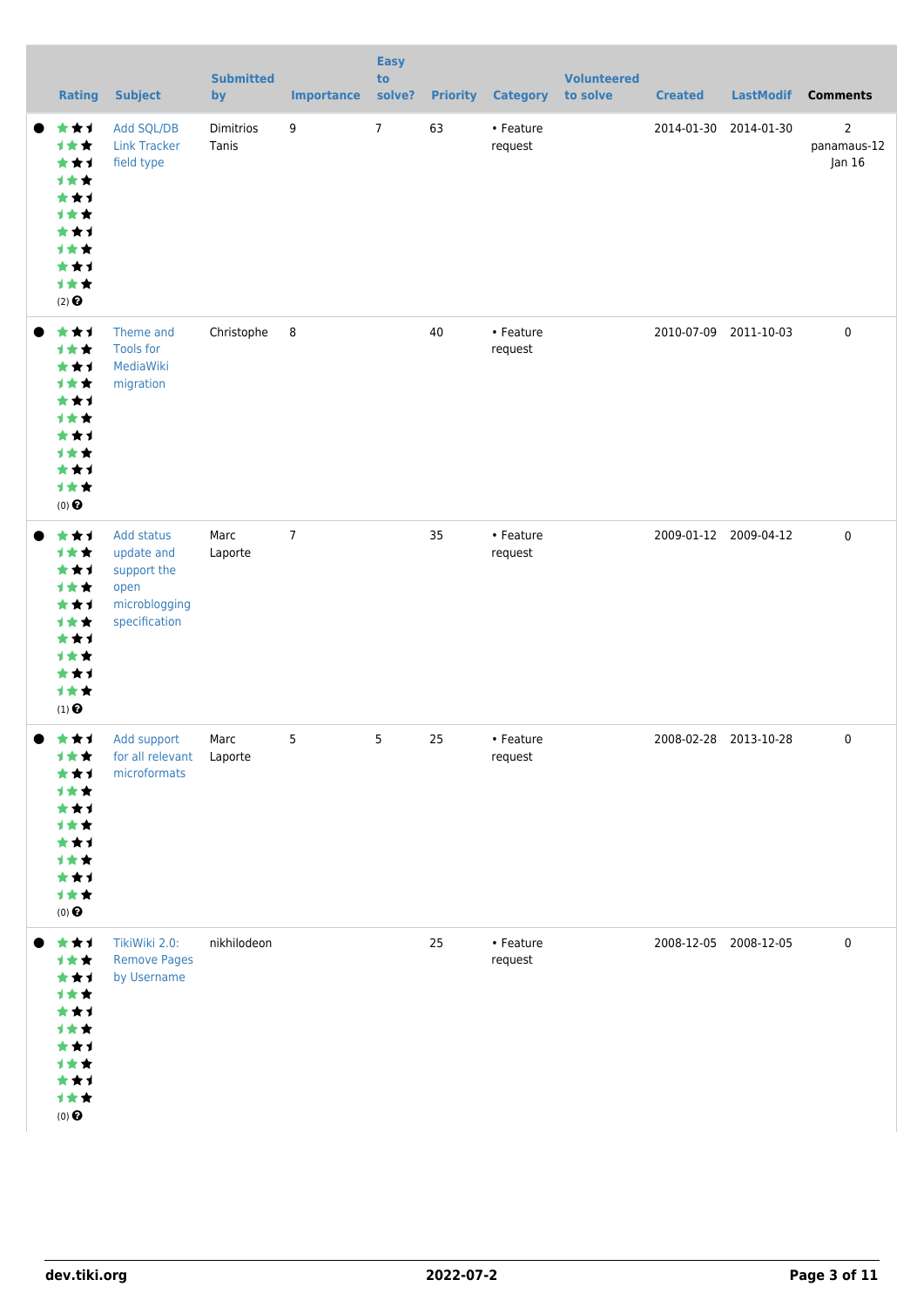| Rating                                                                                          | <b>Subject</b>                                                                                | <b>Submitted</b><br>by | <b>Importance</b> | <b>Easy</b><br>to<br>solve? | <b>Priority</b> | <b>Category</b>      | <b>Volunteered</b><br>to solve | <b>Created</b> | <b>LastModif</b>      | <b>Comments</b>                            |
|-------------------------------------------------------------------------------------------------|-----------------------------------------------------------------------------------------------|------------------------|-------------------|-----------------------------|-----------------|----------------------|--------------------------------|----------------|-----------------------|--------------------------------------------|
| ***<br>计女女<br>***<br>计女女<br>***<br>计女女<br>***<br>计女女<br>***<br>计女女<br>$(0)$ $\odot$             | button does<br>not accept<br>space and<br>other non [A-<br>$Z, 0-9$ ]<br>characters           | qb                     | 5                 |                             | 25              | • Feature<br>request |                                | 2011-11-08     | 2011-11-08            | $\pmb{0}$                                  |
| ***<br>计女女<br>***<br><b>1**</b><br>***<br>计女女<br>***<br>计女女<br>***<br>计女女<br>$(0)$ $\odot$      | <b>Add SAML</b><br>support                                                                    | Marc<br>Laporte        | $\overline{7}$    | $\mathbf{3}$                | 21              | • Feature<br>request |                                |                | 2010-12-26 2013-06-05 | $\overline{2}$<br>marclaporte-06<br>Aug 16 |
| ***<br>计女女<br>***<br>计女女<br>***<br>计女女<br>***<br>***<br>***<br>计女女<br>$(0)$ $\odot$             | Mail-List<br>System<br>Feature<br>Enhancement -<br>FeedBlitz<br>newsletter<br><b>RSS/ATOM</b> | Daniel<br>Gauthier     | 4                 |                             | 20              | • Feature<br>request | Régis<br>Barondeau             |                | 2011-06-11 2013-12-08 | $\mathbf 0$                                |
| ● ★★★<br>计女女<br>***<br>计女女<br>***<br>计女女<br>***<br>计女女<br>***<br>1★★<br>$(0)$<br>$\pmb{\Theta}$ | Content<br>Management<br>Interoperability<br><b>Services</b><br>(CMIS)<br>specification       | Marc<br>Laporte        | 2                 |                             | 10              | • Feature<br>request |                                |                | 2008-09-26 2011-06-20 | 1<br>xavi-01 Jun 11                        |
| ***<br>1★★<br>***<br>计女女<br>***<br>计女女<br>***<br>计女女<br>***<br>计女女<br>$(1)$ $\odot$             | Integrate with<br>Joomla! CMS                                                                 | baijianpeng 2          |                   |                             | 10              | • Feature<br>request |                                |                | 2008-11-19 2008-12-19 | 1<br>marclaporte-06<br>Dec 08              |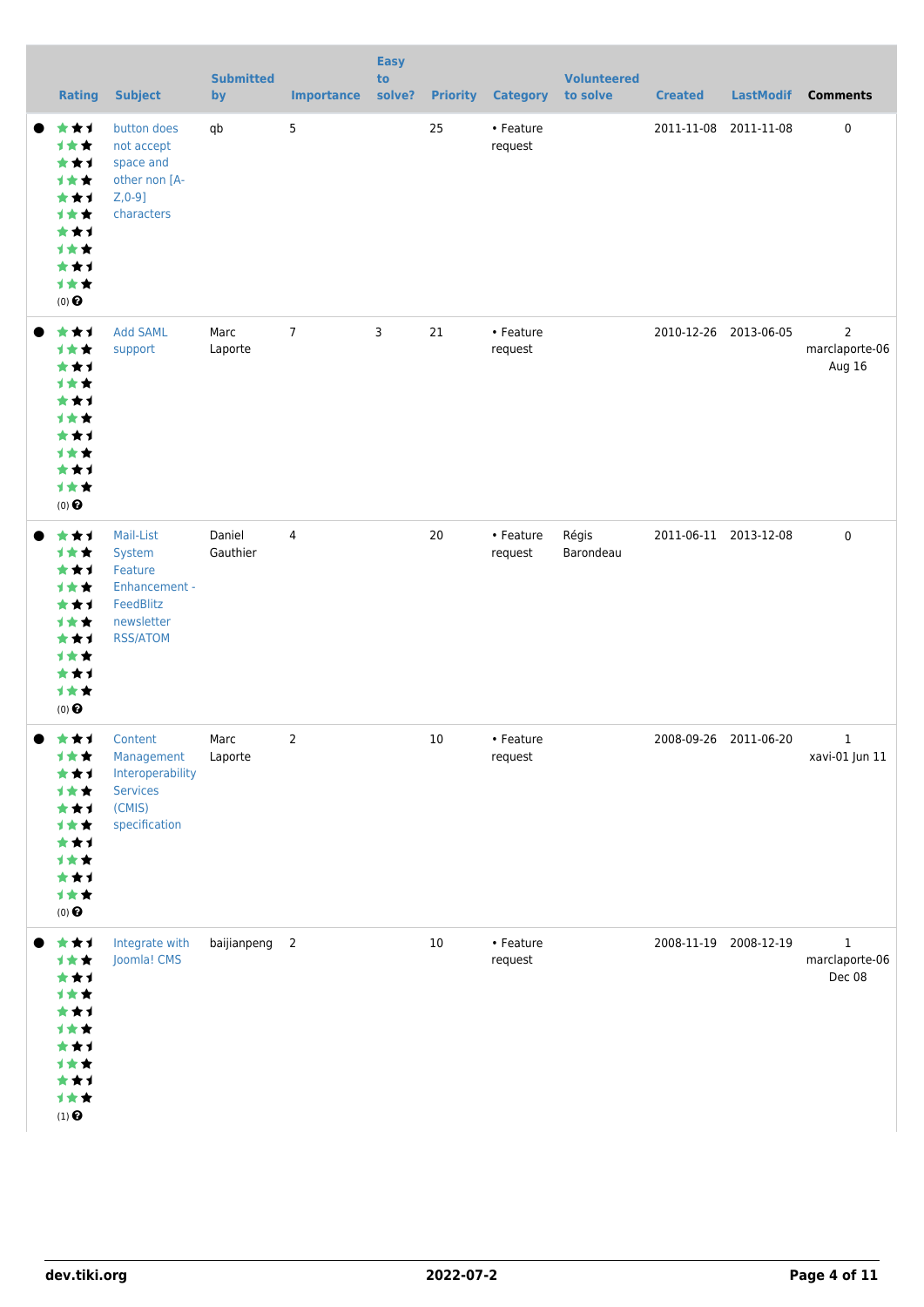|           | <b>Rating</b>                                                                              | <b>Subject</b>                                       | <b>Submitted</b><br>by | <b>Importance</b> | <b>Easy</b><br>to<br>solve? | <b>Priority</b> | <b>Category</b>      | <b>Volunteered</b><br>to solve | <b>Created</b> | <b>LastModif</b> | <b>Comments</b>               |
|-----------|--------------------------------------------------------------------------------------------|------------------------------------------------------|------------------------|-------------------|-----------------------------|-----------------|----------------------|--------------------------------|----------------|------------------|-------------------------------|
| $\bullet$ | ★★1<br><b>1**</b><br>***<br>1★★<br>***<br>计女女<br>***<br>计女女<br>***<br>计女女<br>$(0)$ $\odot$ | Support for the<br>Wiki creole<br>markup<br>(syntax) | Marc<br>Laporte        | 1 low             | 1<br>difficult              | 1               | • Feature<br>request |                                | 2008-05-25     | 2012-09-28       | 3<br>marclaporte-02<br>Dec 21 |

### Pending

|             | <b>Rating</b>                                                                                             | <b>Subject</b>                                                                                    | <b>Submitted</b><br>by | <b>Importance</b> | <b>Easy</b><br>to<br>solve? | <b>Priority</b> | <b>Category</b>                                                 | <b>Volunteered</b><br>to solve | <b>Created</b>        | <b>LastModif</b> | <b>Comments</b>                            |
|-------------|-----------------------------------------------------------------------------------------------------------|---------------------------------------------------------------------------------------------------|------------------------|-------------------|-----------------------------|-----------------|-----------------------------------------------------------------|--------------------------------|-----------------------|------------------|--------------------------------------------|
| $\bullet$   | ***<br>计女女<br>***<br><b>1**</b><br>★★1<br><b>1**</b><br>***<br><b>1**</b><br>***<br>才女女<br>$(0)$ $\Theta$ | InterTiki backlinks /<br>SisterWiki / Extend<br><b>External Wiki feature</b>                      | Marc<br>Laporte        | 4                 | $\overline{2}$              | 8               | • Feature<br>request<br>• Dogfood<br>on a<br>*.tiki.org<br>site |                                | 2008-06-05            | 2016-11-16       | $\mathbf{1}$<br>marclaporte-11<br>Aug 14   |
| $\bullet$   | ***<br>1★★<br>***<br><b>1**</b><br>***<br><b>1**</b><br>***<br><b>1**</b><br>***<br>才女女<br>$(0)$ $\odot$  | Infoboxes like<br>MediaWiki/Wikipedia,<br>but not just using<br>trackers                          | Marc<br>Laporte        | 9 high            |                             | 45              | • Feature<br>request                                            | sylvieg                        | 2008-06-22 2010-06-02 |                  | $\overline{2}$<br>marclaporte-02<br>Jun 10 |
| $\bullet$   | ***<br>1★★<br>***<br>计女女<br>***<br><b>1**</b><br>***<br><b>1**</b><br>***<br>才女女<br>$(0)$ $\Theta$        | Support some of the<br>MediaWiki syntax<br>that doesn't conflict<br>with TikiWiki syntax          | Marc<br>Laporte        | 8                 |                             | 40              | • Feature<br>request                                            |                                | 2008-10-27 2008-10-27 |                  | $\mathbf{1}$<br>luci-16 Mar 09             |
| $\mathbf o$ | ***<br>1★★<br>***<br>计女女<br>***<br>计女女<br>***<br>计女女<br>***<br>计女女<br>$(0)$ $\odot$                       | RSS feeds on tiki<br>calendar + calendar<br>data sharing via RSS<br>(remote calendars)<br>or ical | Marc<br>Laporte        | $\overline{7}$    |                             | 35              | • Feature<br>request                                            |                                | 2006-01-31 2021-10-05 |                  | 3<br>Bsfez-05 Oct<br>21                    |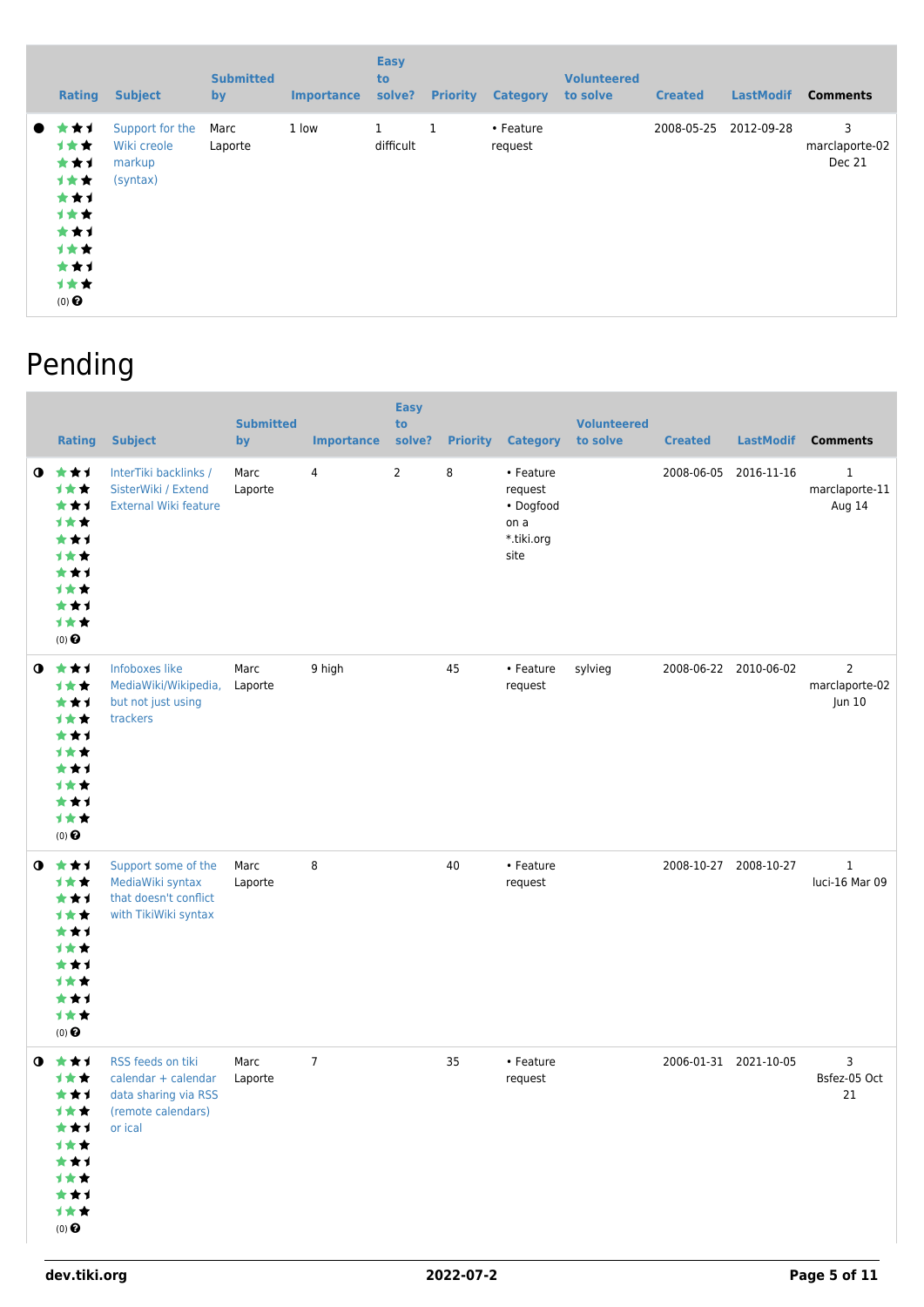|             | Rating                                                                                                   | <b>Subject</b>                                                                                 | <b>Submitted</b><br>by | <b>Importance</b> | <b>Easy</b><br>to<br>solve? |    | <b>Priority Category</b>                                        | <b>Volunteered</b><br>to solve | <b>Created</b> | <b>LastModif</b>      | <b>Comments</b>               |
|-------------|----------------------------------------------------------------------------------------------------------|------------------------------------------------------------------------------------------------|------------------------|-------------------|-----------------------------|----|-----------------------------------------------------------------|--------------------------------|----------------|-----------------------|-------------------------------|
| $\bullet$   | 大女子<br><b>1**</b><br>***<br>才女女<br>***<br><b>1**</b><br>***<br><b>1**</b><br>***<br>计女女<br>$(0)$ $\odot$ | <b>DISO</b> support                                                                            | Marc<br>Laporte        | 5                 |                             | 25 | • Feature<br>request                                            |                                | 2008-08-28     | 2008-08-28            | $\pmb{0}$                     |
| $\bullet$   | 女女子<br>计女女<br>***<br>计女女<br>***<br><b>1**</b><br>***<br>→★★<br>***<br>计女女<br>$(0)$ $\odot$               | Indent Syntax like<br>MedaWiki with<br>leading colon<br>(":â€[])                               | Marc<br>Laporte        | 5                 |                             | 25 | • Feature<br>request<br>• Dogfood<br>on a<br>*.tiki.org<br>site |                                |                | 2008-11-09 2008-11-09 | $\mathbf 0$                   |
| $\bullet$   | ***<br>计女女<br>***<br>才女女<br>***<br>才女女<br>***<br><b>1**</b><br>***<br>计女女<br>$(0)$ $\odot$               | TikiWiki plugin for<br>Firefox: add RSS<br>feed, etc.                                          | Marc<br>Laporte        | 5                 |                             | 25 | • Feature<br>request                                            |                                |                | 2008-11-18 2008-11-18 | $\mathbf 0$                   |
| $\mathbf o$ | 大大大<br>计女女<br>***<br><b>1**</b><br>***<br>才女女<br>***<br><b>1**</b><br>***<br>计女女<br>$(0)$ $\odot$        | Make Tiki more viral                                                                           | Marc<br>Laporte        | 8                 | 3                           | 24 | • Feature<br>request<br>• Dogfood<br>on a<br>*.tiki.org<br>site |                                |                | 2008-03-09 2013-06-09 | $\mathbf 0$                   |
|             | $0$ $\star\star$<br>计女女<br>***<br>才女女<br>★★1<br>计女女<br>***<br>计女女<br>***<br>计女女<br>$(0)$ $\odot$         | View various file<br>formats as text<br>(Excel, Powerpoint,<br>Word, PDF, Open<br>Office, etc) | Marc<br>Laporte        | 6                 | $\overline{4}$              | 24 | • Feature<br>request                                            |                                |                | 2008-06-02 2013-11-25 | 3<br>marclaporte-09<br>Apr 15 |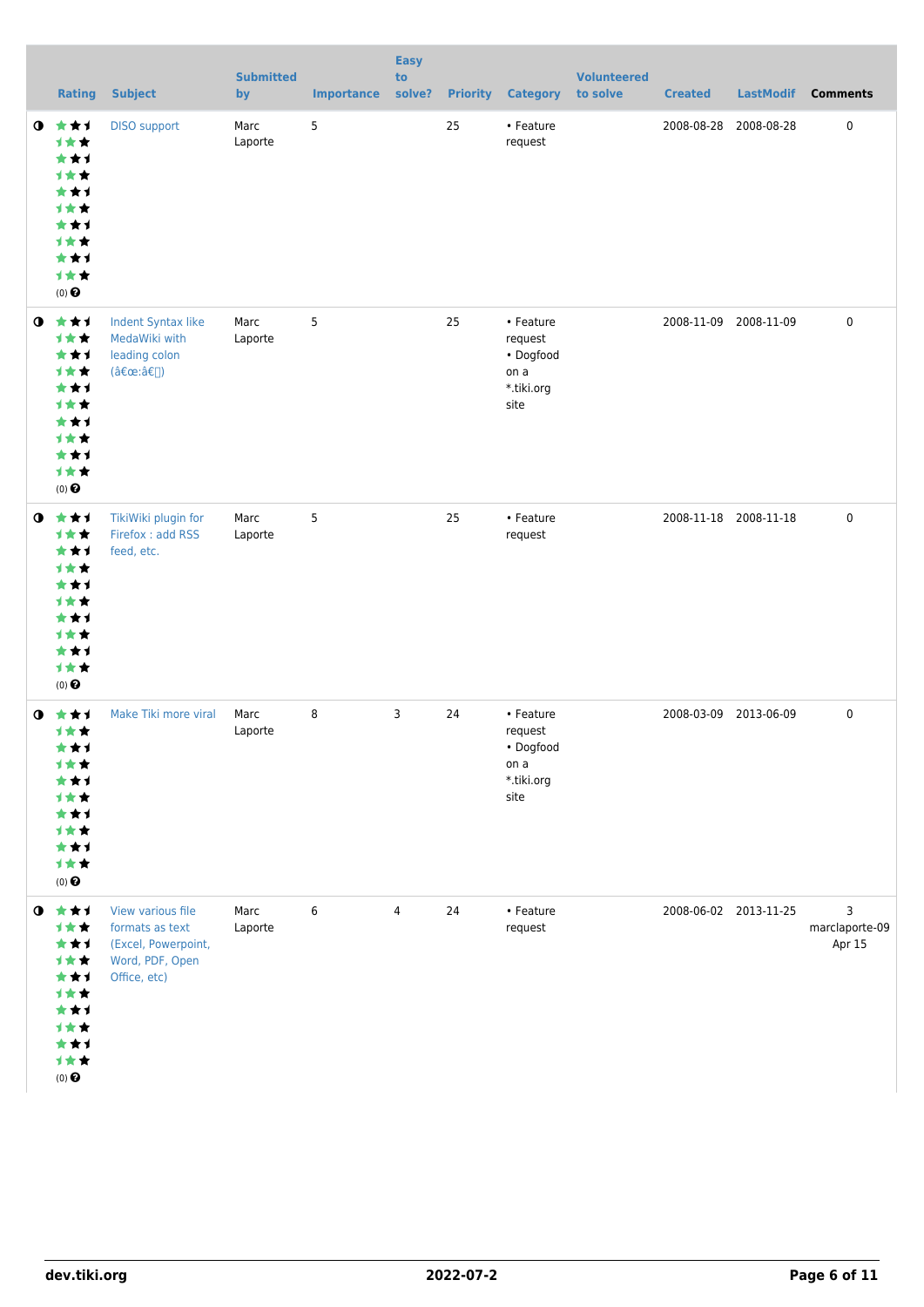|           | <b>Rating</b>                                                                       | <b>Subject</b>                                                                   | <b>Submitted</b><br>by | <b>Importance</b> | <b>Easy</b><br>to<br>solve? |    | <b>Priority Category</b>                                        | <b>Volunteered</b><br>to solve | <b>Created</b> | <b>LastModif</b> | <b>Comments</b>               |
|-----------|-------------------------------------------------------------------------------------|----------------------------------------------------------------------------------|------------------------|-------------------|-----------------------------|----|-----------------------------------------------------------------|--------------------------------|----------------|------------------|-------------------------------|
| $\bullet$ | ***<br>计女女<br>***<br>计女女<br>***<br>计女女<br>***<br>计女女<br>***<br>计女女<br>$(0)$ $\odot$ | Send/Receive wiki<br>pages sould offer an<br>option to send the<br>whole history | Marc<br>Laporte        | 3                 |                             | 15 | • Feature<br>request<br>• Dogfood<br>on a<br>*.tiki.org<br>site |                                | 2007-07-30     | 2008-10-27       | 1<br>marclaporte-29<br>Nov 13 |
| $\bullet$ | ***<br>1★★<br>***<br>计女女<br>***<br>计女女<br>***<br>计女女<br>***<br>计女女<br>$(0)$ $\odot$ | OpenMicroBlogging<br>specification                                               | Marc<br>Laporte        | 3                 |                             | 15 | • Feature<br>request                                            |                                | 2008-11-08     | 2008-11-08       | $\mathbf 0$                   |

#### Closed

| <b>Rating</b>                                                                                                   | <b>Subject</b>                                                               | <b>Submitted</b><br>by | <b>Importance</b> | <b>Easy</b><br>to<br>solve? |    | <b>Priority Category</b>                              | <b>Volunteered</b><br>to solve | <b>Created</b>        | LastModif | <b>Comments</b>               |
|-----------------------------------------------------------------------------------------------------------------|------------------------------------------------------------------------------|------------------------|-------------------|-----------------------------|----|-------------------------------------------------------|--------------------------------|-----------------------|-----------|-------------------------------|
| $0 \pm \pm 1$<br>计女女<br>***<br>1★★<br>***<br>1★★<br>***<br>1★★<br>***<br>计女女<br>$(0)$ $\odot$                   | nofollow on hyperlinks                                                       | Marc<br>Laporte        | 8                 | 8                           | 64 | • Feature<br>request<br>• Less than<br>30-minutes fix |                                | 2008-02-28 2010-08-23 |           | 8<br>marclaporte-23<br>Aug 10 |
| $0 \star \star \star$<br>***<br>***<br>1★★<br>***<br>1★★<br>***<br>计女女<br>***<br>计女女<br>$(0)$<br>$\pmb{\Theta}$ | Integrate Eteria IRC                                                         | Angel Martin 1 low     |                   |                             | 5  | • Feature<br>request                                  | Angel Martin                   | 2007-01-11 2013-02-06 |           | $\mathbf 0$                   |
| $0 \pm \pm 1$<br>1★★<br>***<br>1★★<br>***<br>1**<br>***<br>1★★<br>***<br>计女女<br>(0)                             | Discussion: Should we<br>change from<br>language.php to native<br>.po files? | Marc<br>Laporte        | 9 high            |                             | 45 | • Feature<br>request<br>• Community<br>projects       |                                | 2009-09-07 2013-06-05 |           | $\mathbf 0$                   |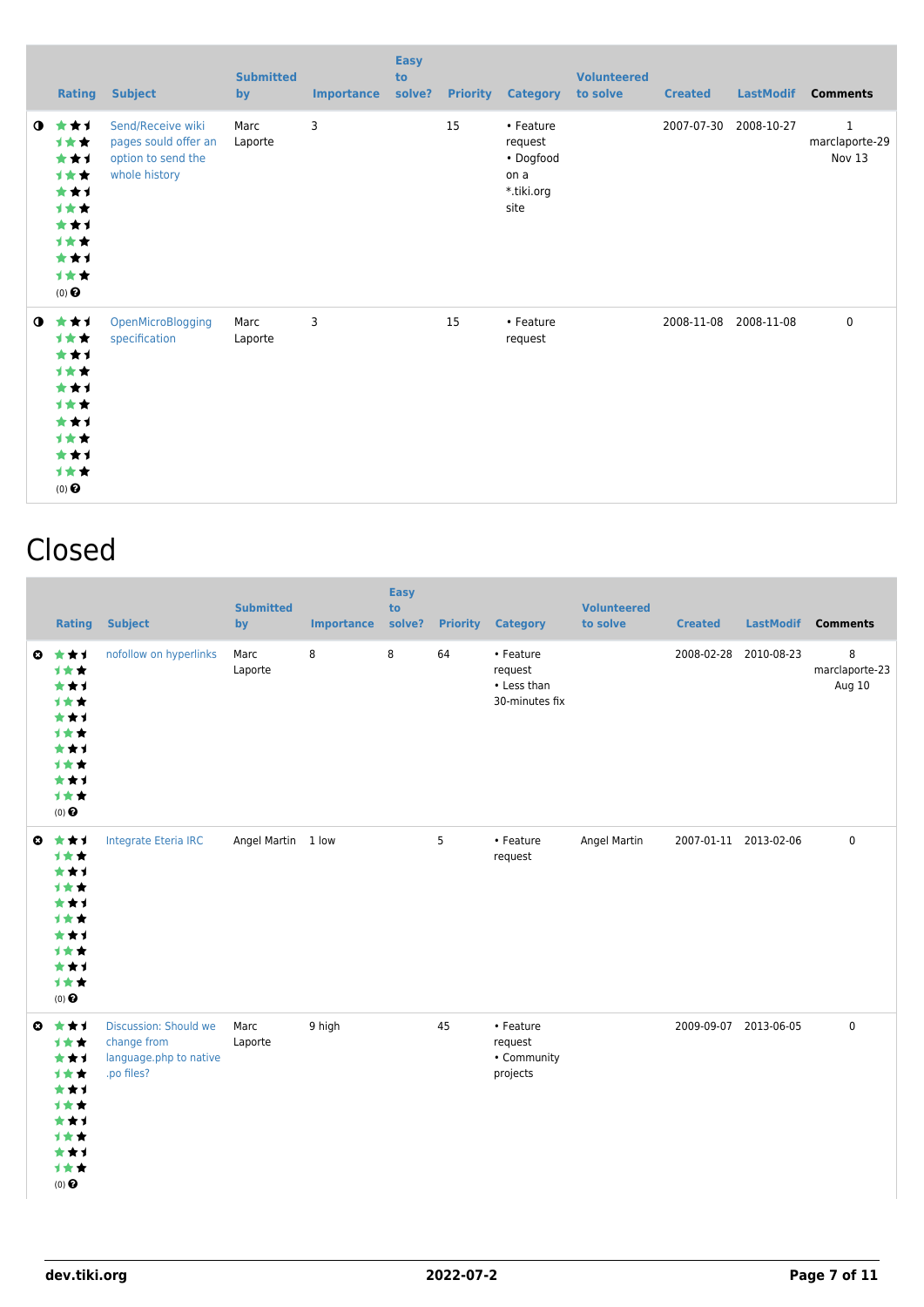|           | <b>Rating</b>                                                                                             | <b>Subject</b>                                                                                         | <b>Submitted</b><br>by | <b>Importance</b> | <b>Easy</b><br>to<br>solve? | <b>Priority</b> | <b>Category</b>                                                                      | <b>Volunteered</b><br>to solve         | <b>Created</b> | <b>LastModif</b>      | <b>Comments</b>               |
|-----------|-----------------------------------------------------------------------------------------------------------|--------------------------------------------------------------------------------------------------------|------------------------|-------------------|-----------------------------|-----------------|--------------------------------------------------------------------------------------|----------------------------------------|----------------|-----------------------|-------------------------------|
| €         | ***<br>***<br>***<br><b>1**</b><br>***<br>计女女<br>***<br>计女女<br>***<br>计女女<br>$(0)$ $\odot$                | <b>Social Bookmarking</b><br>any content (ex.: digg<br>this) (add the patch to<br>the main code base)  | Marc<br>Laporte        | 8                 |                             | 40              | • Feature<br>request<br>• Dogfood on<br>a *.tiki.org site                            |                                        |                | 2007-12-02 2010-04-19 | 6<br>SEWilco-29 Jul<br>09     |
| $\bullet$ | ***<br>计女女<br>***<br>计女女<br>***<br>计女女<br>***<br>计女女<br>***<br>计女女<br>$(0)$ $\Theta$                      | <b>Add Google Translate</b><br>support                                                                 | Marc<br>Laporte        | 8                 |                             | 40              | • Feature<br>request                                                                 | marta.stojanovic 2008-05-31 2010-01-14 |                |                       | 0                             |
| $\bullet$ | ***<br>计女女<br>***<br>计女女<br>***<br>计女女<br>***<br>计女女<br>***<br>计女女<br>$(0)$ $\odot$                       | Spam filtering: Bad<br><b>Behavior or Mollom or</b><br>Akismet, Defensio or<br><b>TypePad AntiSpam</b> | Marc<br>Laporte        | 8                 |                             | 40              | • Feature<br>request<br>• Dogfood on<br>a *.tiki.org site                            |                                        |                | 2009-04-22 2011-10-03 | $\mathbf 0$                   |
| $\bullet$ | ***<br>计女女<br>***<br>计女女<br>***<br>计女女<br>***<br>计女女<br>***<br>计女女<br>$(0)$<br>$\pmb{\Theta}$             | Screencast support, as<br>used at<br>Support.Mozilla.com<br>(SUMO)                                     |                        | 8                 |                             | 40              | • Feature<br>request<br>• Patch<br>• Dogfood on<br>a *.tiki.org site                 |                                        |                | 2009-08-29 2010-01-22 | $\pmb{0}$                     |
| $\bullet$ | ***<br>计女女<br>***<br>1★★<br>***<br>1★★<br>***<br>计女女<br>***<br>计女女<br>$(0)$<br>$\pmb{\Theta}$             | Integration with<br><b>MantisBT</b>                                                                    | SeanBDurkin 2          |                   | $\overline{2}$              | $\overline{4}$  | • Feature<br>request                                                                 |                                        |                | 2011-10-09 2016-09-05 | 3<br>marclaporte-05<br>Sep 16 |
| $\bullet$ | ***<br>1★★<br>***<br>1★★<br>***<br>计女女<br>***<br>计女女<br>***<br>计女女<br>$(0)$ <sup><math>\odot</math></sup> | Interface with SVN<br>(like Trac SVN<br>browser)                                                       | Marc<br>Laporte        | $7\overline{ }$   |                             | 35              | • Feature<br>request<br>• Community<br>projects<br>• Dogfood on<br>a *.tiki.org site |                                        |                | 2008-08-29 2010-08-30 | $\pmb{0}$                     |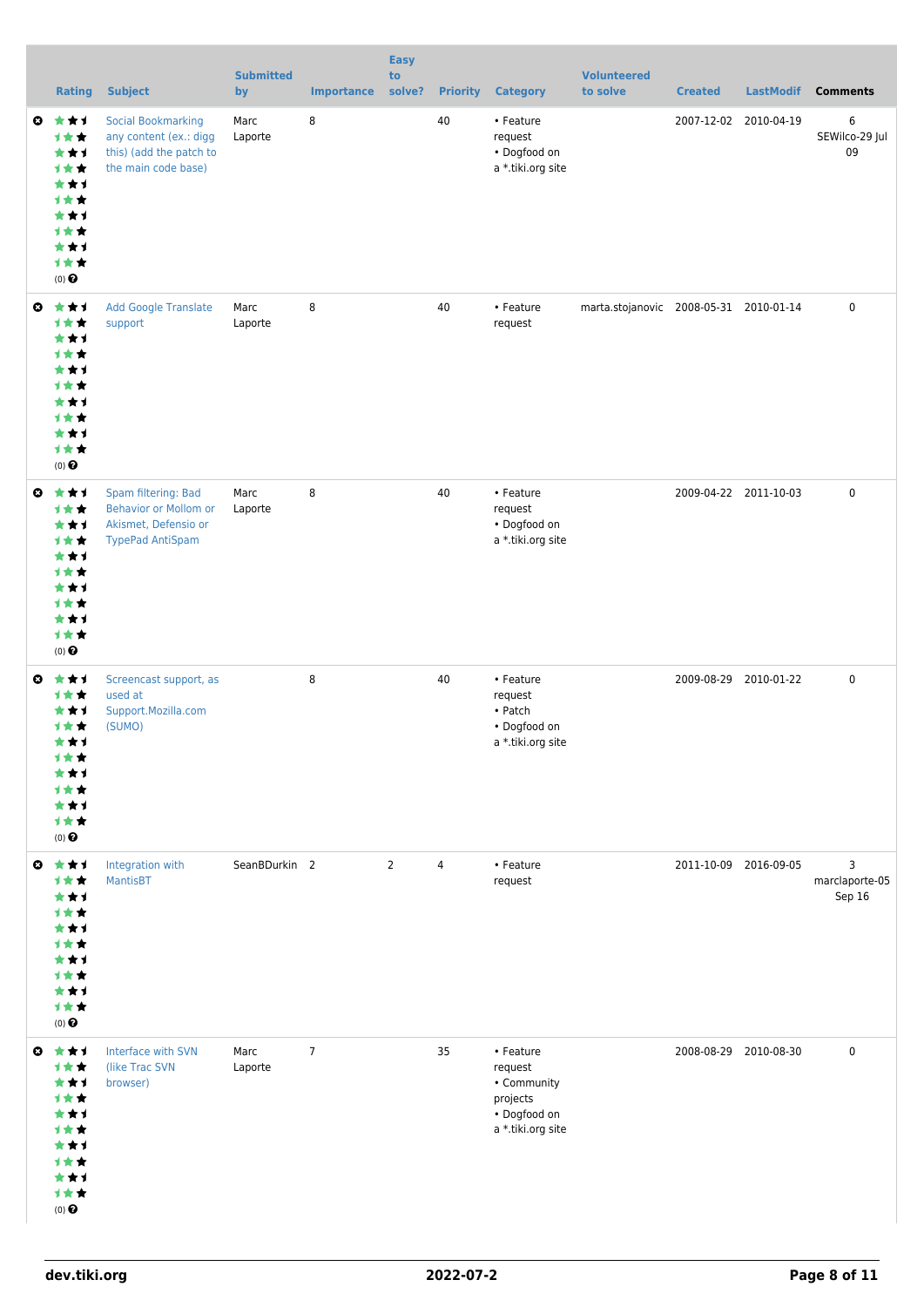|              | <b>Rating</b>                                                                                   | <b>Subject</b>                                                                                     | <b>Submitted</b><br>by | <b>Importance</b> | <b>Easy</b><br>to<br>solve? |    | <b>Priority Category</b>                                                                                                       | <b>Volunteered</b><br>to solve | <b>Created</b>        | <b>LastModif</b>      | <b>Comments</b>                          |
|--------------|-------------------------------------------------------------------------------------------------|----------------------------------------------------------------------------------------------------|------------------------|-------------------|-----------------------------|----|--------------------------------------------------------------------------------------------------------------------------------|--------------------------------|-----------------------|-----------------------|------------------------------------------|
|              | ◎ ★★1<br>1★★<br>***<br>1★★<br>***<br>1★★<br>***<br>计女女<br>***<br>计女女<br>$(0)$ $\odot$           | unable to activate<br>various functions like<br>google analytics                                   | masterdot              | $\overline{7}$    |                             | 35 | $\cdot$ Error<br>• Usability                                                                                                   |                                | 2009-07-25 2010-01-15 |                       | $\pmb{0}$                                |
| $\bullet$    | ***<br>1★★<br>***<br>1★★<br>***<br>1★★<br>***<br>计女女<br>***<br>计女女<br>$(0)$<br>$\pmb{\Theta}$   | Add WebDAV support                                                                                 | Marc<br>Laporte        | $\overline{7}$    |                             | 35 | • Feature<br>request                                                                                                           | Marc Laporte                   |                       | 2009-08-30 2010-02-27 | $\pmb{0}$                                |
| $\bullet$    | ***<br>1★★<br>***<br>计女女<br>***<br>1★★<br>***<br>1★★<br>***<br>计女女<br>$(0)$ $\odot$             | Refactor Login Settings dthacker<br>page with separate<br>tabs for Pear:: Auth,<br>CAS, Shibboleth |                        | 6                 |                             | 30 | • Feature<br>request                                                                                                           |                                |                       | 2007-06-03 2009-04-16 | $\mathbf 0$                              |
| $\mathbf{c}$ | ***<br>1**<br>***<br>1★★<br>***<br>计女女<br>* * 1<br>计女女<br>***<br>计女女<br>$(0)$<br>$\pmb{\Theta}$ | Universal Wiki Edit<br><b>Button</b>                                                               | Marc<br>Laporte        | 6                 |                             | 30 | • Feature<br>request                                                                                                           | Marc Laporte                   |                       | 2008-06-03 2010-01-15 | $\pmb{0}$                                |
|              | ◎ ★★1<br>计女女<br>***<br>计女女<br>***<br>计女女<br>***<br>计女女<br>***<br>计女女<br>$(0)$ $\odot$           | blog doesn't respect<br>feature_tell_a_friend=n                                                    | joerg                  | 6                 |                             | 30 | • Usability<br>• Feature<br>request<br>• Consistency<br>• Conflict of<br>two features<br>(each works<br>well<br>independently) |                                |                       | 2009-10-08 2010-01-15 | $\mathbf{1}$<br>marclaporte-15<br>Jan 10 |
|              | ◎ ★★1<br>1★★<br>***<br>1★★<br>***<br>计女女<br>***<br>计女女<br>***<br>计女女<br>$(0)$ $\odot$           | <b>Implement Gravatar</b><br>and/or Libravatar                                                     | Marc<br>Laporte        | 5                 | 6                           | 30 | • Feature<br>request                                                                                                           |                                |                       | 2010-08-22 2013-02-08 | $\mathbf{1}$<br>rodrigo-09 Sep<br>10     |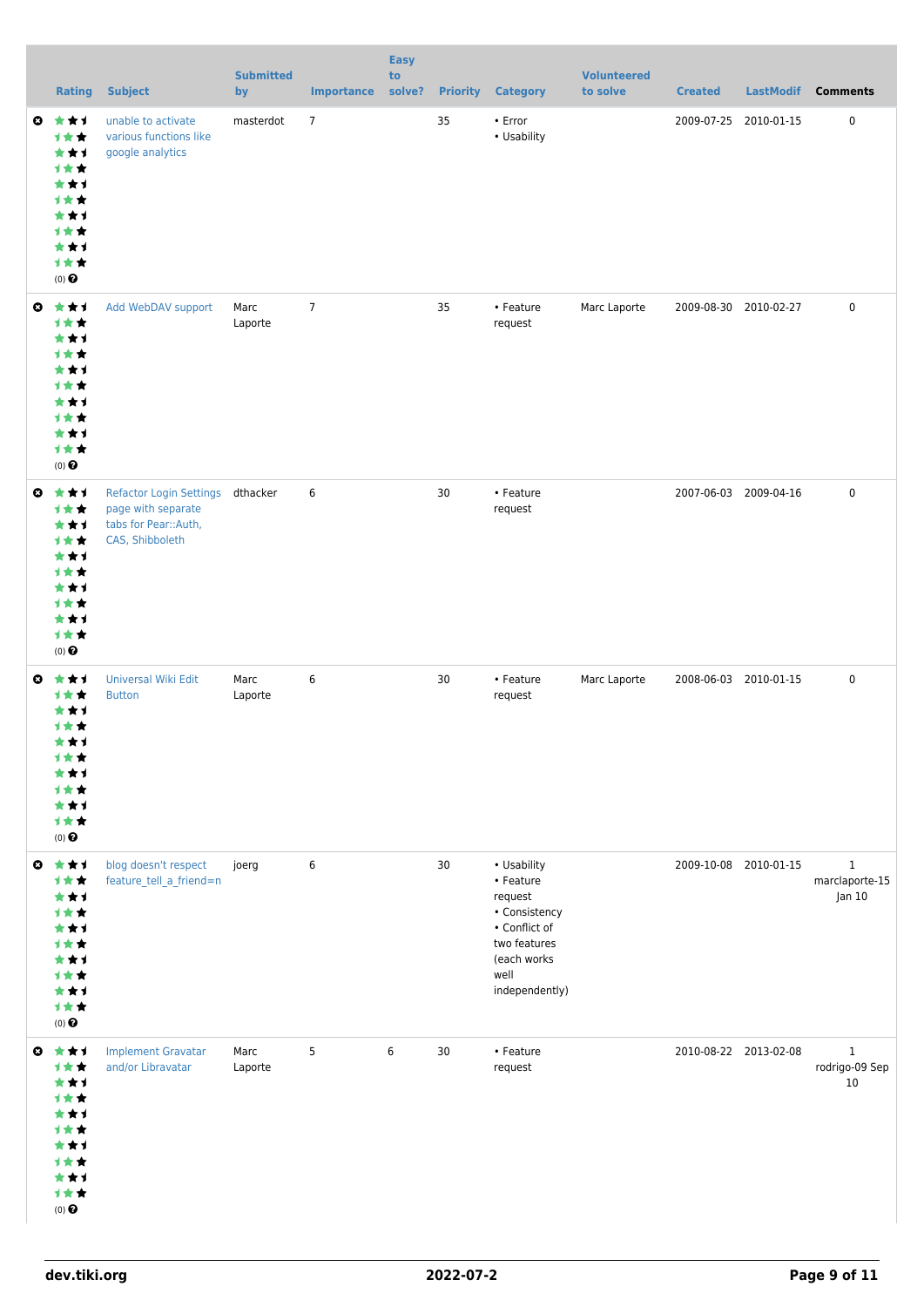|           | <b>Rating</b>                                                                                          | <b>Subject</b>                                              | <b>Submitted</b><br>by | <b>Importance solve?</b> | <b>Easy</b><br>to |    | <b>Priority Category</b> | <b>Volunteered</b><br>to solve | <b>Created</b>        | <b>LastModif</b>      | <b>Comments</b>                            |
|-----------|--------------------------------------------------------------------------------------------------------|-------------------------------------------------------------|------------------------|--------------------------|-------------------|----|--------------------------|--------------------------------|-----------------------|-----------------------|--------------------------------------------|
|           | $0 \star \star \star$<br>计女女<br>***<br>1★★<br>***<br>计女女<br>***<br>计女女<br>***<br>1★★<br>$(0)$ $\Theta$ | PayPal Shopping Cart<br>Integration                         | jhwheuer               | 6                        |                   | 30 | • Feature<br>request     |                                | 2006-05-22 2013-06-05 |                       | $\overline{2}$<br>marclaporte-11<br>Dec 06 |
| $\bullet$ | ***<br>计女女<br>***<br>1★★<br>***<br>计女女<br>***<br>计女女<br>***<br>计女女<br>$(0)$ $\Theta$                   | Interaction with<br>PhpGedView<br>genealogy program         | Mike                   | 1 low                    | 3                 | 3  | • Feature<br>request     | Mike                           |                       | 2007-09-04 2017-12-17 | $\overline{4}$<br>marclaporte-17<br>Dec 17 |
|           | ◎ ★★1<br>计女女<br>***<br>计女女<br>***<br>计女女<br>***<br>计女女<br>***<br>计女女<br>$(0)$ $\Theta$                 | Import/sync from RSS<br>and not just show                   | Marc<br>Laporte        | 5                        |                   | 25 | • Feature<br>request     |                                |                       | 2008-03-07 2010-05-02 | $\mathbf 0$                                |
|           | ◎ ★★1<br>计女女<br>***<br>计女女<br>***<br>1★★<br>***<br>1**<br>***<br>计女女<br>$(0)$<br>$\pmb{\Theta}$        | S5: A Simple<br><b>Standards-Based Slide</b><br>Show System | Marc<br>Laporte        | 5                        |                   | 25 | • Feature<br>request     | robertplummer                  |                       | 2008-11-08 2011-08-21 | $\mathbf 0$                                |
|           | ◎ ★★1<br>计女女<br>***<br>计女女<br>***<br>计女女<br>***<br>计女女<br>***<br>计女女<br>$(0)$<br>$\pmb{\Theta}$        | Timeline viewer                                             | Marc<br>Laporte        | 5                        |                   | 25 | • Feature<br>request     |                                |                       | 2008-12-12 2011-07-06 | $\mathbf 0$                                |

- «
- $\overline{1}$  (current)
- [2](https://dev.tiki.org/tiki-print.php?page=Interoperability&tr_offset3=20)
- [»](https://dev.tiki.org/tiki-print.php?page=Interoperability&tr_offset3=20)